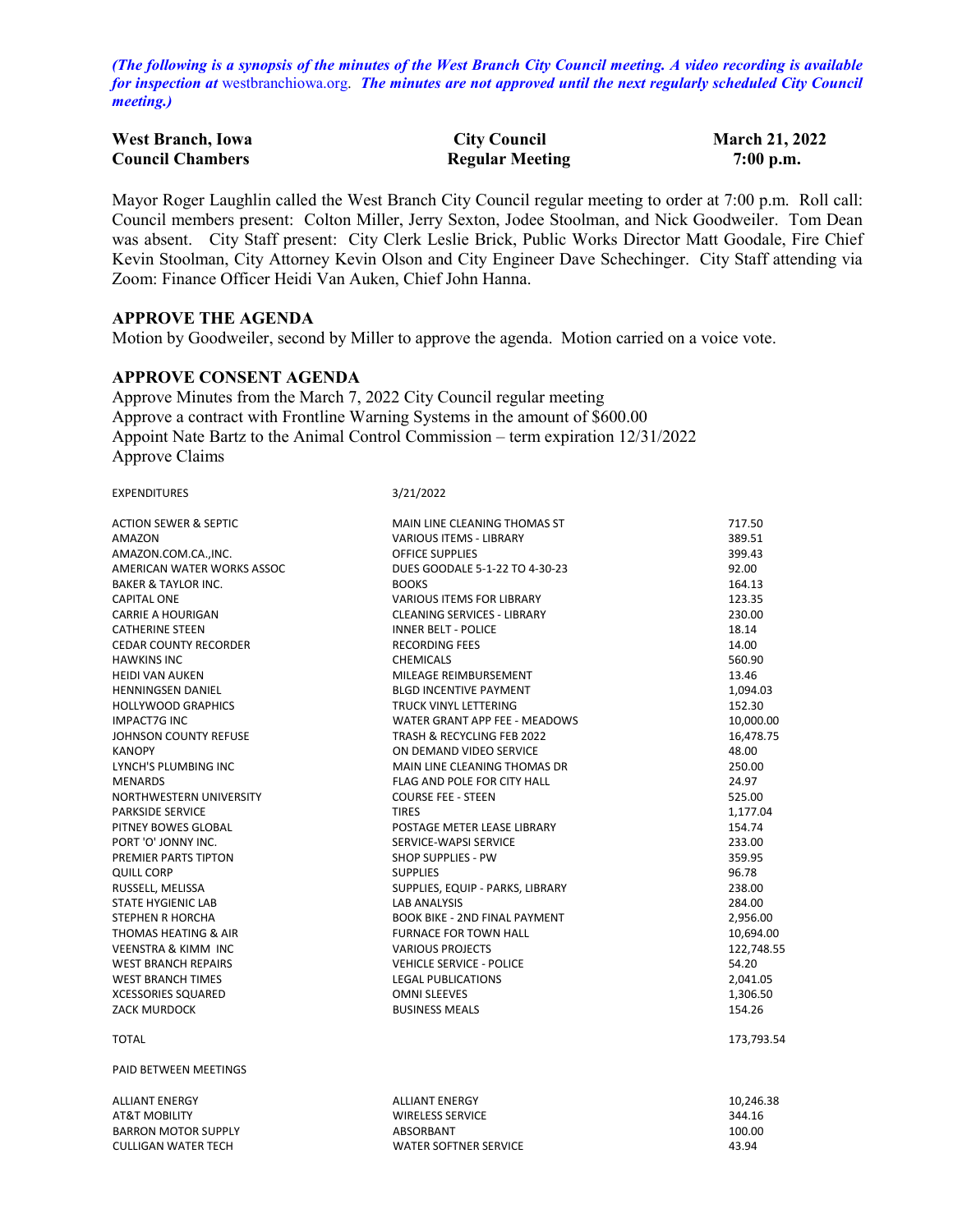| <b>FRONTLINE PLUS FIRE</b>      | <b>WARNING SIRENS MAINT SERVICE</b> | 600.00    |
|---------------------------------|-------------------------------------|-----------|
| IA MUNICIPAL FINANCE OFFICERS   | DUES FOR BRICK, VAN AUKEN           | 100.00    |
| KIRKWOOD COMMUNITY              | <b>TRAINING-FIRE</b>                | 28.00     |
| LEAF CAPITAL FUNDING            | <b>COPIER LEASE - LIBRARY</b>       | 128.50    |
| LINN COUNTY REC                 | <b>STREET LIGHTS</b>                | 207.80    |
| <b>OASIS ELECTRIC</b>           | ELECTRICAL SERVICE - FIRE           | 358.08    |
| <b>RELIANT FIRE APPARATUS</b>   | AIR EJECT                           | 296.05    |
| <b>WEST BRANCH REPAIRS</b>      | INSTALL AIR EJECT, EXHAUST FLOOD    | 107.70    |
| <b>WEX BANK</b>                 | <b>VEHICLE FUEL</b>                 | 1,179.79  |
| <b>GLOBAL PAYMENTS</b>          | <b>FEBRUARY CREDIT CARD FEES</b>    | 542.98    |
| <b>VARIOUS VENDORS</b>          | <b>UTILTY REFUNDS</b>               | 124.58    |
| <b>WAGEWORKS</b>                | <b>EMPLOYEE FLEX PLAN</b>           | 599.01    |
| <b>TOTAL</b>                    |                                     | 15,006.97 |
| <b>GRAND TOTAL EXPENDITURES</b> | 188,800.51                          |           |
| <b>FUND TOTALS</b>              |                                     |           |
| 001 GENERAL FUND                | 29,020.62                           |           |
| 022 CIVIC CENTER                | 11,397.44                           |           |
| 031 LIBRARY                     | 4,806.45                            |           |
| 110 ROAD USE TAX                | 3,415.10                            |           |
| 321 WIDENING WAPSI CREEK        | 4,271.00                            |           |
| 324 WW TREATMENT FACILITY       | 116,600.00                          |           |
| 327 SPONS WATER QUALITY         | 1,691.55                            |           |
| 600 WATER FUND                  | 4537.19                             |           |
| 610 SEWER FUND                  | 2,462.15                            |           |
| 740 STORM WATER UTILITY         | 10,000.00                           |           |
| 950 BC/BS FLEXIBLE BENEFIT      | 599.01                              |           |
| <b>GRAND FUND TOTAL</b>         | 188.800.51                          |           |

Laughlin informed the Council that the \$10,000 payment to Impact7G for the grant application for Resolution 2022-15 passed on February 22nd is being held for further information. Laughlin said Kofoed was informed that the project that was selected by Impact7G "did not meet the minimum requirements" and therefore declined. Laughlin said Kofoed reached out to Impact7G for an explanation and was waiting on a response. Melissa Campbell, Impact7G was present on Zoom and stated that they were also surprised by the outcome and had reached out to the Iowa Finance Authority for clarification on what was missing on the grant application and would report back to the Council when more information was available. Campbell explained that this was a new grant which attracted a lot of projects and said she was hopeful that another opportunity would surface and that Impact7G would apply again at no additional charge to the city. Miller asked for further explanation on the payments to Frontline Warning Systems, Thomas Heating & Air (furnace replacement at Town Hall) and employee meal cost for Zach Murdock. Staff provided responses to his questions, there were no other comments.

Motion by Goodweiler second by Miller to approve the Consent agenda. AYES: Goodweiler, Miller, Sexton, Stoolman. NAYS: None. Absent: Dean. Motion carried.

### **PRESENTATIONS / COMMUNICATIONS / OPEN FORUM**

Clara Oleson, West Branch resident thanked the Council for their community service and asked that they educate themselves on domestic violence and consider providing financial support for the efforts of the Domestic Violence Shelter in Iowa City. Oleson provided statistics in Iowa and asked that the Council check with the local police department for city and county number of incidents as well.

#### **PUBLIC HEARING / NON-CONSENT AGENDA**

Public Hearing – on the Fiscal Year 2023 Annual Budget

Laughlin opened the public hearing at 7:26 p.m. Van Auken provided an explanation of the twelve-cent tax increase which is mainly due to future projects that the city will bond for in 2022/2023. Van Auken said not much else was changing in the budget for FY2023. There were no public comments. Laughlin closed the public hearing at 7:31 p.m.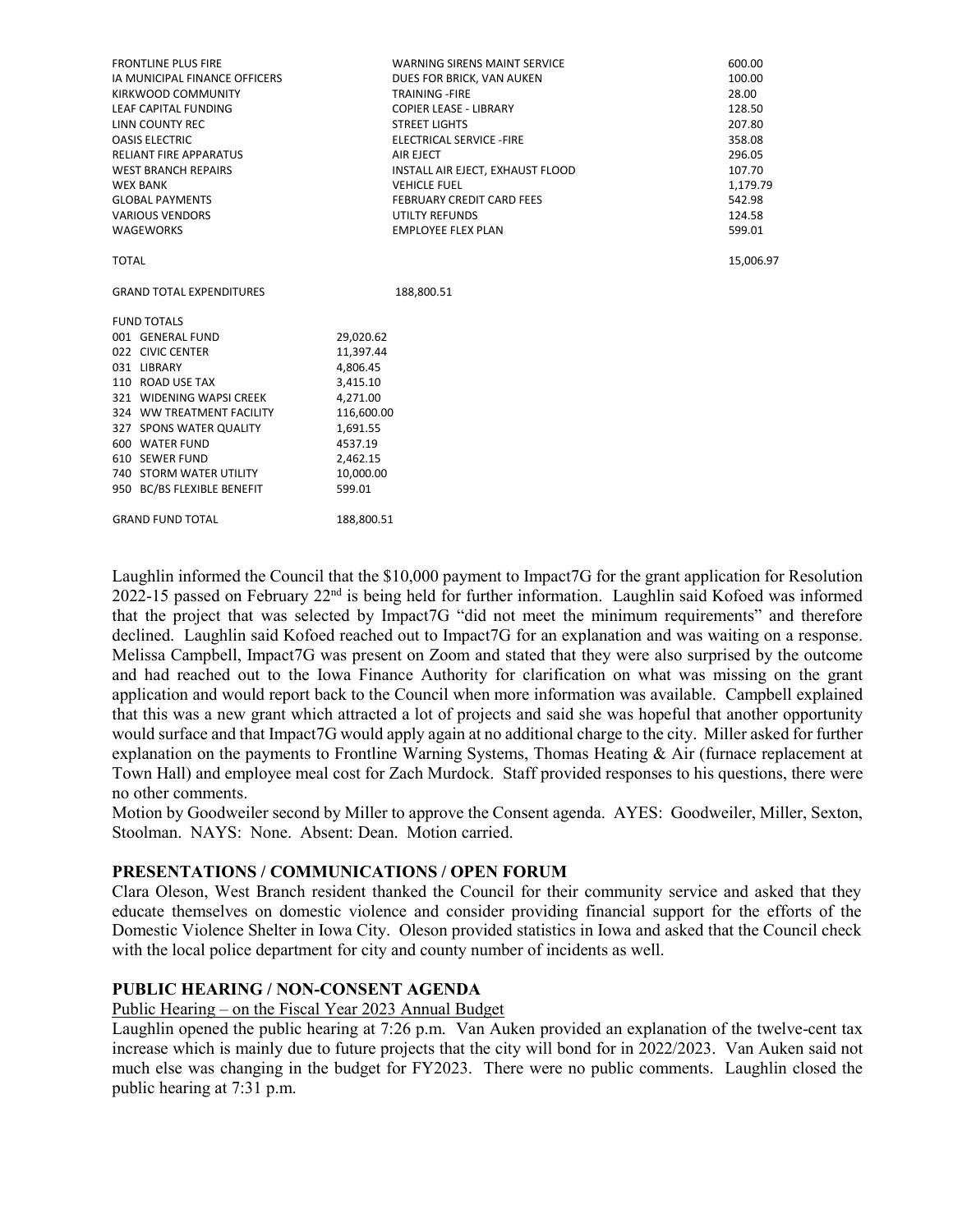Resolution 2022-24 – Adopting the final proposed Fiscal Year 2023 Annual Budget. / Move to action.

Miller questioned how salary increases were being handled this year. Van Auken (on behalf of absent City Administrator Kofoed) responded that salaries were still being reviewed but that Kofoed budgeted four percent as the max which would include the COLA. Stoolman added that the focus group reviewing the salary survey conducted in February/March did recognize some salary shortfalls compared to other communities and that it will take the city a few years to bring employees salaries up to market value.

Motion by Miller, second by Sexton to approve Resolution 2022-24. AYES: Miller, Sexton, Stoolman, Goodweiler. NAYS: None. Absent: Dean. Motion carried.

Resolution 2022-25– Approving a Professional Services Agreement with Impact7G Inc. to assist with the design and construction of an SRF Sponsored Project - Wapsi Creek Widening. /Move to action.

Schechinger explained that as part of the SRF Sponsored Project funding received by the City in the amount \$719,000, Impact7G will assist with the design and construction of the project. Impact7G's fees will be paid out of the \$719,000 received for the project. Schechinger added that Impact7G will focus on water quality and his firm will concentrate on flood protection. Schechinger recommended approval of the agreement.

Motion by Miller, second by Sexton to approve Resolution 2022-25. AYES: Miller, Sexton, Stoolman, Goodweiler. NAYS: None. Absent: Dean. Motion carried.

Resolution 2022-26 – Authorizing the City Administrator to enter into a contract with Lighthouse Hotel Development Group for the purpose of a Hotel Feasibility Study in the amount of \$7,700.00. / Move to action. Motion by Miller, second by Sexton to approve Resolution 2022-26. AYES: Miller, Sexton, Goodweiler, Stoolman. NAYS: None. Absent: Dean. Motion carried.

Resolution 2022-27- Approving 28E Agreements between the City of West Branch, IA and the Board of Trustees of Cass, Gower, Graham, Iowa, Scott and Springdale Townships for the purposes of fire protection and other emergencies. / Move to action.

Motion by Miller, second by Goodweiler to approve Resolution 2022-27. AYES: Miller, Goodweiler, Stoolman, Sexton. NAYS: None. Absent: Dean. Motion carried.

Resolution 2022-28- Authorizing an internal loan and approving the purchase of a Pierce Velocity PUC Tanker Pumper. / Move to action.

Motion by Miller, second by Sexton to approve Resolution 2022-28. AYES: Miller, Sexton, Stoolman, Goodweiler. NAYS: None. Absent: Dean. Motion carried.

Resolution 2022-29 – Approving a 28E Agreement with Johnson County regarding the Herbert Hoover Highway and Cedar/Johnson Road Improvements. / Move to action.

Motion by Miller, second by Sexton to approve Resolution 2022-29. AYES: Miller, Sexton, Stoolman, Goodweiler. NAYS: None. Absent: Dean. Motion carried.

### **CITY ADMINISTRATOR REPORT –** Absent.

**CITY ATTORNEY REPORT -** No Report.

### **CITY ENGINEER REPORT**

Schechinger gave updates on recent city projects. He said he had received the preliminary plat for The Meadows Part 3 which he is reviewing. He also said that he is still awaiting IDNR concurrence approval for the waste water treatment facility. Schechinger added that he had received building permits for two lots in Parkside Hills Subdivision as well as several others last week.

### **STAFF REPORTS**

Goodale gave an update on his departments upcoming activities which include the start of the construction of an addition to the cemetery shed that will be used by the West Branch Lions Club for storage. The West Branch Lions is paying for the entire cost of the addition. Goodale also said the city's mural, painted on panels in 2019 will be erected at the former Casey's site within the next couple of weeks, depending on weather conditions.